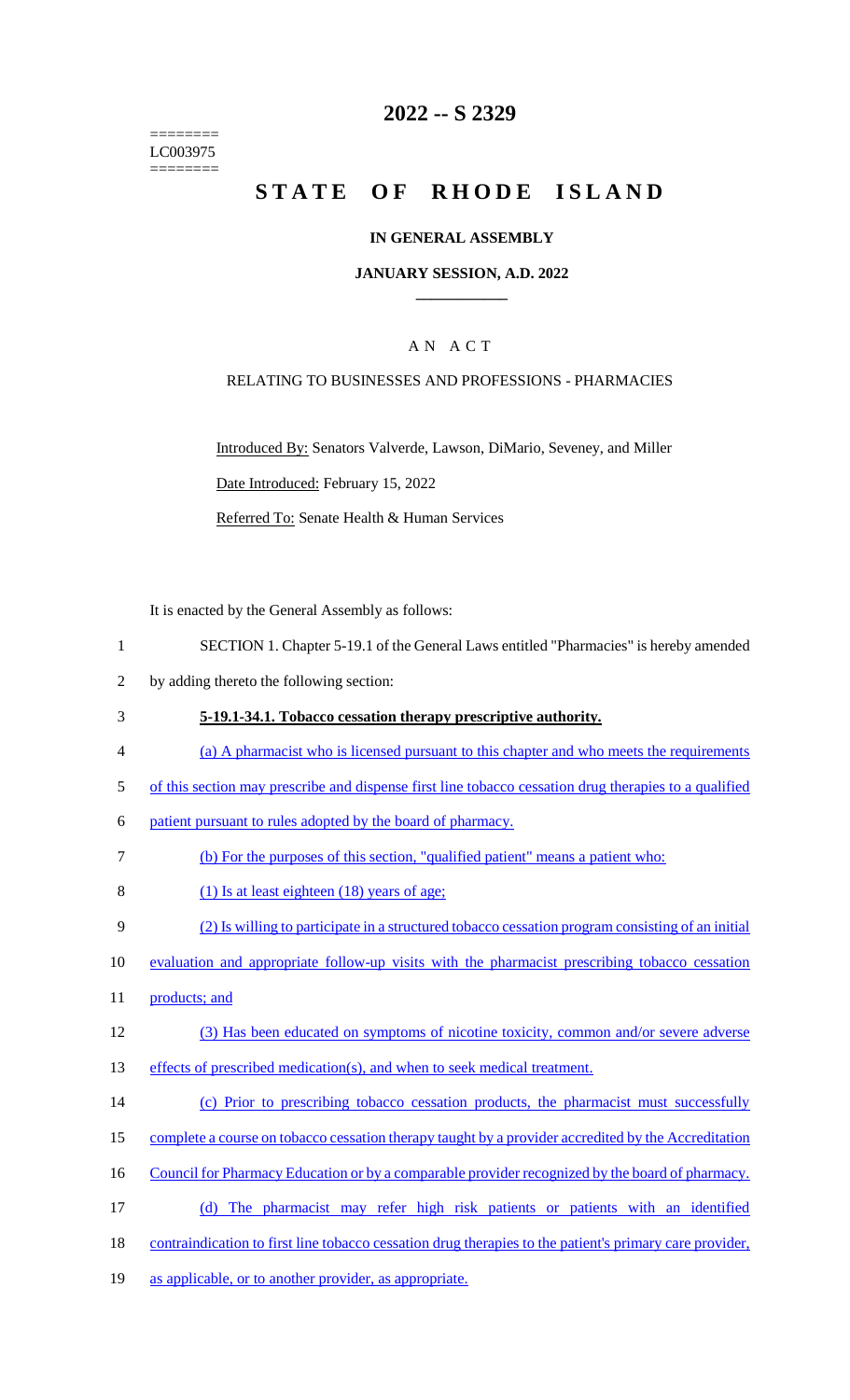- 1 (e) All pharmacists participating in prescribing therapy for tobacco cessation will follow
- 2 the US Department of Health and Human Services, Public Health Services, Clinical Practice
- 3 Guideline: Treating Tobacco Use and Dependence: 2008 Update (or subsequent updates as they
- 4 become available), or the most updated standard of care as approved by board of pharmacy.
- 5 (1) Pharmacists will implement the Five A's (ask, advise, assess, assist, arrange) to help
- 6 patients quit using all forms of tobacco.
- 7 (2) Pharmacists' services will include an educational component to include counseling on
- 8 medication therapies and cessation strategies as well as referral to sources provided by the Rhode
- 9 **Island department of health.**
- 10 (f) Notification of the patient screening, the prescription record and the follow-up care plan
- 11 shall be provided to the patient's primary care provider, as applicable, within five (5) business days
- 12 following the prescribing of a tobacco cessation product.
- 13 SECTION 2. This act shall take effect upon passage.

#### LC003975 ========

 $=$